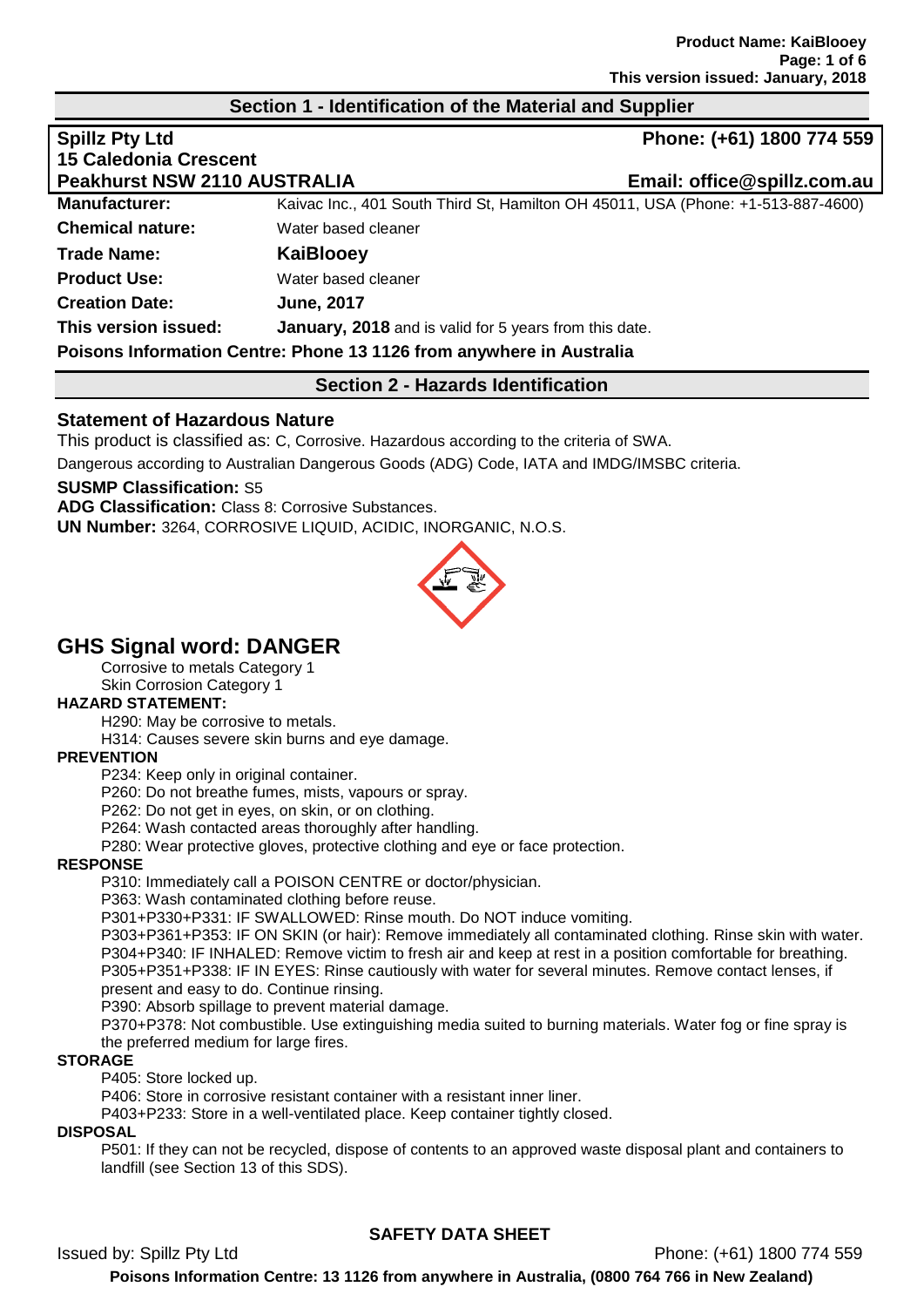# **Emergency Overview**

#### **Physical Description & Colour: Clear blue liquid Odour:** Wintergreen (methyl salicylate) odour

**Major Health Hazards:** causes burns.

| <b>Section 3 - Composition/Information on Ingredients</b> |               |          |                            |                |
|-----------------------------------------------------------|---------------|----------|----------------------------|----------------|
| Ingredients                                               | <b>CAS No</b> | Conc, %  | $TWA$ (mg/m <sup>3</sup> ) | STEL $(mg/m3)$ |
| Alcohols, C12-15, ethoxylated                             | 68131-39-5    | $5 - 10$ | not set                    | not set        |
| Citric acid                                               | 77-92-9       | $1 - 10$ | not set                    | not set        |
| Sulfamic acid                                             | 5329-14-6     | $1 - 10$ | not set                    | not set        |
| Dipropylene glycol methyl ether                           | 34590-94-8    | $1 - 10$ | 308                        | not set        |
| Phosphoric acid                                           | 7664-38-2     | $1 - 5$  |                            | 3              |
| Methyl salicylate (fragrance)                             | 119-36-8      | ا>       | not set                    | not set        |
| Other non-hazardous ingredients including water           | secret        | to 100   | not set                    | not set        |

This is a commercial product whose exact ratio of components may vary slightly. Minor quantities of other non hazardous ingredients are also possible.

The SWA TWA exposure value is the average airborne concentration of a particular substance when calculated over a normal 8 hour working day for a 5 day working week. The STEL (Short Term Exposure Limit) is an exposure value that may be equalled (but should not be exceeded) for no longer than 15 minutes and should not be repeated more than 4 times per day. There should be at least 60 minutes between successive exposures at the STEL. The term "peak "is used when the TWA limit, because of the rapid action of the substance, should never be exceeded, even briefly.

#### **Section 4 - First Aid Measures**

#### **General Information:**

You should call The Poisons Information Centre if you feel that you may have been poisoned, burned or irritated by this product. The number is 13 1126 from anywhere in Australia (0800 764 766 in New Zealand) and is available at all times. Have this SDS with you when you call.

**Inhalation:** No first aid measures normally required. However, if inhalation has occurred, and irritation has developed, remove to fresh air and observe until recovered. If irritation becomes painful or persists more than about 30 minutes, seek medical advice.

**Skin Contact:** Flush contaminated area with lukewarm, gently flowing water for at least 20-30 minutes, by the clock. DO NOT INTERRUPT FLUSHING. If necessary, keep emergency vehicle waiting (show paramedics this MSDS and take their advice). Under running water, remove contaminated clothing, shoes and leather goods (e.g. watchbands and belts). If irritation persists, repeat flushing. Seek medical attention.

**Eye Contact:** Immediately flush the contaminated eye(s) with lukewarm, gently flowing water for at least 20-30 minutes, by the clock, while holding the eyelid(s) open. Neutral saline solution may be used as soon as it is available. DO NOT INTERRUPT FLUSHING. If necessary, keep emergency vehicle waiting (show paramedics this MSDS and take their advice). Take care not to rinse contaminated water into the unaffected eye or onto face. If irritation persists, repeat flushing. Call a Poisons Information Centre or a doctor urgently. Take special care if exposed person is wearing contact lenses.

**Ingestion:** If swallowed, do NOT induce vomiting; rinse mouth thoroughly with water and contact a Poisons Information Centre. Urgent hospital treatment is likely to be needed. Give activated charcoal if instructed.

# **Section 5 - Fire Fighting Measures**

**Fire and Explosion Hazards**: The major hazard in fires is usually inhalation of heated and toxic or oxygen deficient (or both), fire gases. There is little risk of an explosion from this product if commercial quantities are involved in a fire.

This product is likely to decompose only after heating to dryness, followed by further strong heating.

Fire decomposition products from this product are likely to be irritating if inhaled.

**Extinguishing Media:** Not combustible. Use extinguishing media suited to burning materials. Water fog or fine spray is the preferred medium for large fires. Try to contain spills, minimise spillage entering drains or water courses. **Fire Fighting:** If a significant quantity of this product is involved in a fire, call the fire brigade. There is little danger of a violent reaction or explosion if significant quantities of this product are involved in a fire. Recommended personal protective equipment is liquid-tight chemical protective clothing and breathing apparatus.<br>
Flack noint:<br>
Will not burn until water component is driven off *<u>Aliance</u>* water component is driven off.

| Flash point:                     | <u>VVIII NOT DUI'N UNTII WATE</u> |
|----------------------------------|-----------------------------------|
| <b>Upper Flammability Limit:</b> | Does not burn.                    |
| <b>Lower Flammability Limit:</b> | Does not burn.                    |
| <b>Autoignition temperature:</b> | Does not burn.                    |
|                                  |                                   |

#### **SAFETY DATA SHEET**

Issued by: Spillz Pty Ltd Phone: (+61) 1800 774 559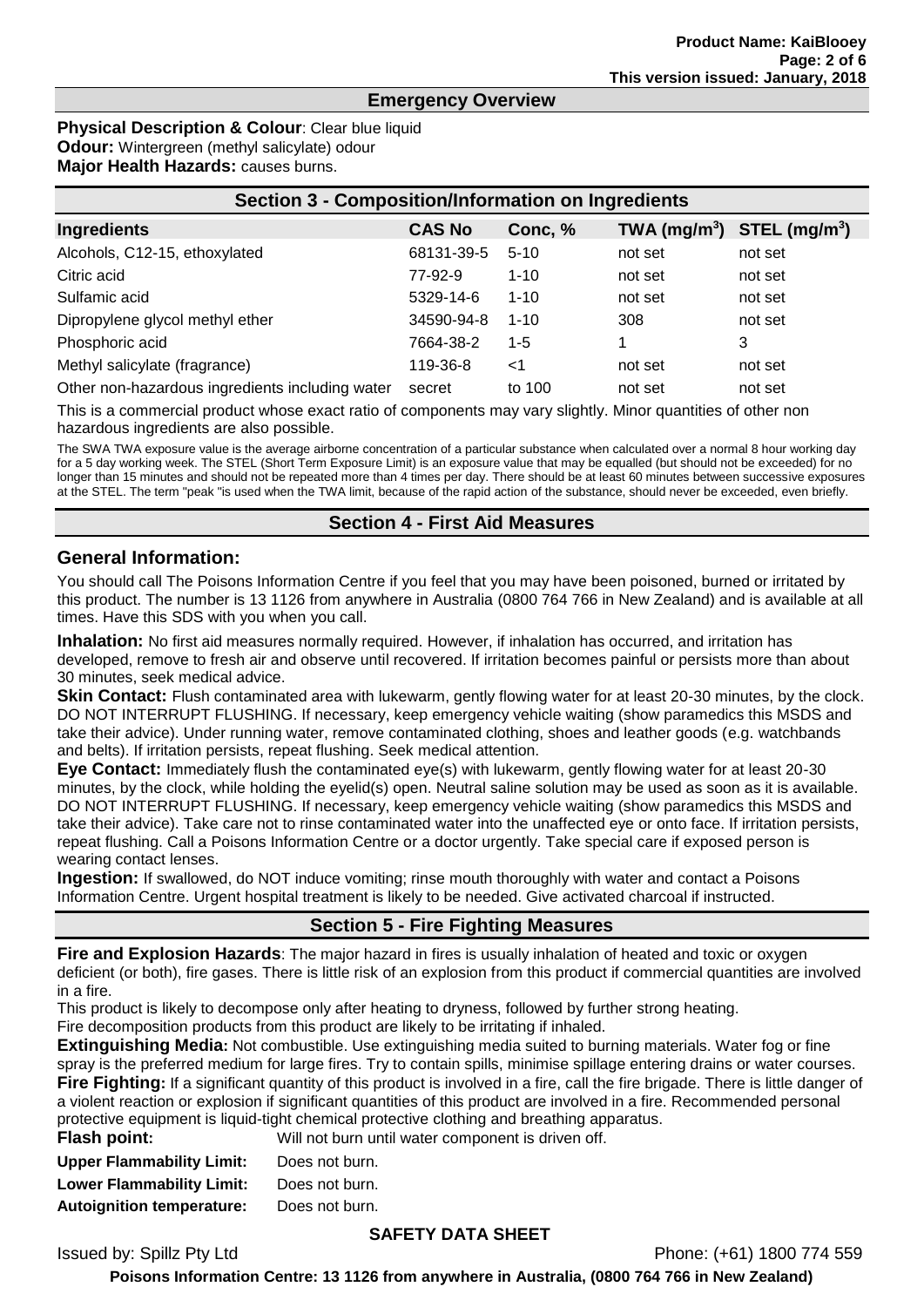**Flammability Class:** Does not burn.

#### **Section 6 - Accidental Release Measures**

**Accidental release:** In the event of a major spill, prevent spillage from entering drains or water courses. Evacuate the spill area and deny entry to unnecessary and unprotected personnel. Wear full protective chemically resistant clothing including eye/face protection, gauntlets and self contained breathing apparatus. See below under Personal Protection regarding Australian Standards relating to personal protective equipment. Suitable materials for protective clothing include rubber, Nitrile, butyl rubber and neoprene. Eye/face protective equipment should comprise as a minimum, protective goggles. If there is a significant chance that vapours or mists are likely to build up in the cleanup area, we recommend that you use a respirator. Usually, no respirator is necessary when using this product. However, if you have any doubts consult the Australian Standard mentioned below (section 8). Otherwise, not normally necessary.

Stop leak if safe to do so, and contain spill. Absorb onto sand, vermiculite or other suitable absorbent material. If spill is too large or if absorbent material is not available, try to create a dike to stop material spreading or going into drains or waterways. Because of the corrosiveness of this product, special personal care should be taken in any cleanup operation. Sweep up and shovel or collect recoverable product into labelled containers for recycling or salvage, and dispose of promptly. Recycle containers wherever possible after careful cleaning. After spills, wash area preventing runoff from entering drains. If a significant quantity of material enters drains, advise emergency services. This material may be suitable for approved landfill. Ensure legality of disposal by consulting regulations prior to disposal. Thoroughly launder protective clothing before storage or re-use. Advise laundry of nature of contamination when sending contaminated clothing to laundry.

#### **Section 7 - Handling and Storage**

**Handling:** Keep exposure to this product to a minimum, and minimise the quantities kept in work areas. Check Section 8 of this SDS for details of personal protective measures, and make sure that those measures are followed. The measures detailed below under "Storage" should be followed during handling in order to minimise risks to persons using the product in the workplace. Also, avoid contact or contamination of product with incompatible materials listed in Section 10.

**Storage:** This product is a Scheduled Poison. Observe all relevant regulations regarding sale, transport and storage of this schedule of poison. Store in a cool, well ventilated area. Check containers periodically for corrosion and leaks. Containers should be kept closed in order to minimise contamination. Make sure that the product does not come into contact with substances listed under "Incompatibilities" in Section 10. If you keep more than 10000kg or L of Dangerous Goods of Packaging Group III, you may be required to license the premises or notify your Dangerous Goods authority. If you have any doubts, we suggest you contact your Dangerous Goods authority in order to clarify your obligations. Check packaging - there may be further storage instructions on the label.

# **Section 8 - Exposure Controls and Personal Protection**

The following Australian Standards will provide general advice regarding safety clothing and equipment:

Respiratory equipment: **AS/NZS 1715**, Protective Gloves: **AS 2161**, Occupational Protective Clothing: AS/NZS 4501 set 2008, Industrial Eye Protection: **AS1336** and **AS/NZS 1337**, Occupational Protective Footwear: **AS/NZS2210**.

| <b>SWA Exposure Limits</b>      | $TWA$ (mg/m <sup>3</sup> ) | STEL (mg/m <sup>3</sup> ) |
|---------------------------------|----------------------------|---------------------------|
| Dipropylene glycol methyl ether | 308                        | not set                   |
| Phosphoric acid                 |                            |                           |

No special equipment is usually needed when occasionally handling small quantities. The following instructions are for bulk handling or where regular exposure in an occupational setting occurs without proper containment systems. **Ventilation:** This product should only be used where there is ventilation that is adequate to keep exposure below the TWA levels. If necessary, use a fan.

**Eye Protection:** Your eyes must be completely protected from this product by splash resistant goggles with face shield. All surrounding skin areas must be covered. Emergency eye wash facilities must also be available in an area close to where this product is being used.

**Skin Protection:** Because of the dangerous nature of this product, make sure that all skin areas are completely covered by impermeable gloves, overalls, hair covering, apron and face shield. See below for suitable material types. **Protective Material Types:** We suggest that protective clothing be made from the following materials: rubber, nitrile, butyl rubber, neoprene.

**Respirator:** Usually, no respirator is necessary when using this product. However, if you have any doubts consult the Australian Standard mentioned above. Otherwise, not normally necessary.

Safety deluge showers should, if practical, be provided near to where this product is being handled commercially.

Issued by: Spillz Pty Ltd Phone: (+61) 1800 774 559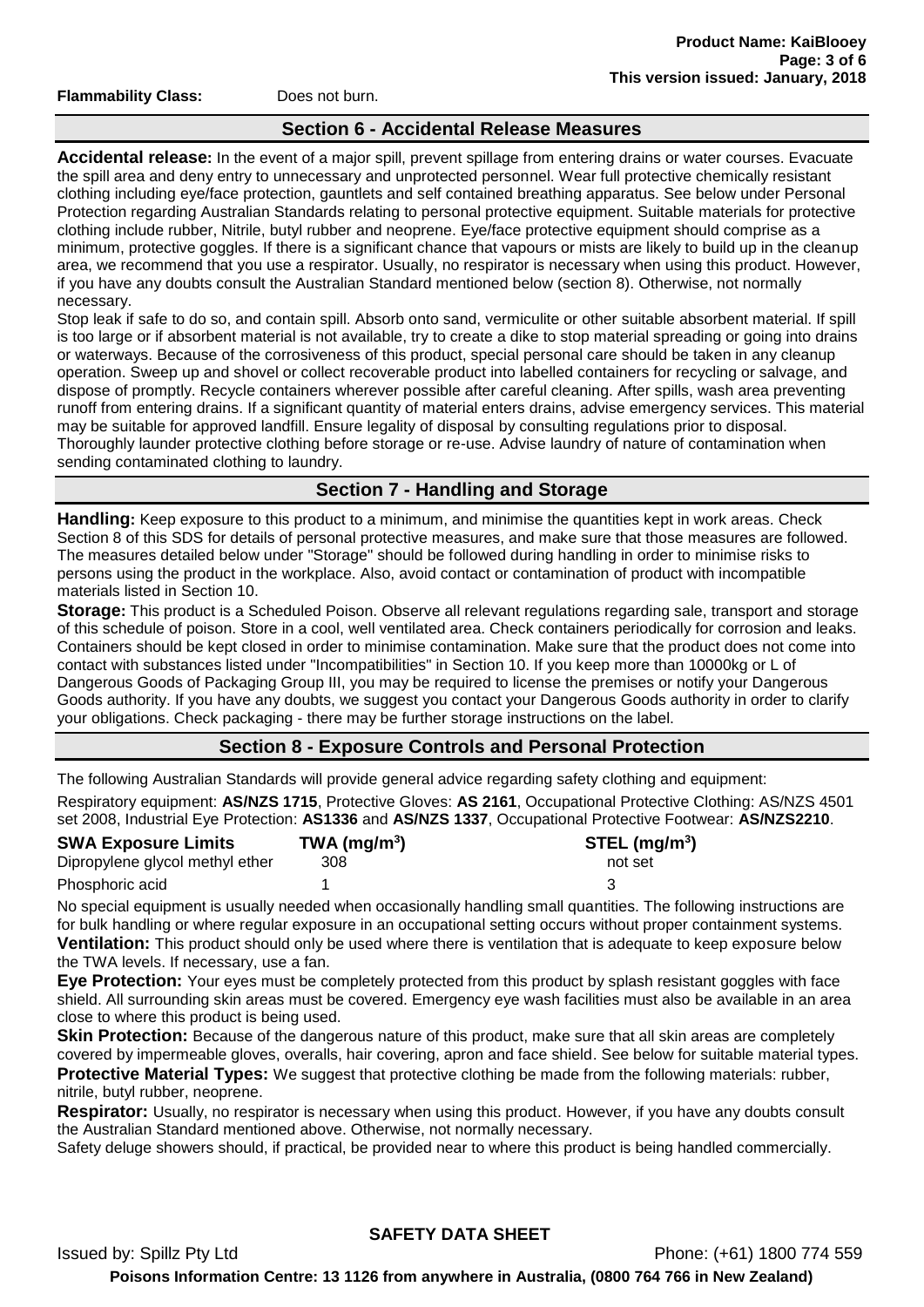| <b>Physical Description &amp; colour:</b> | Clear blue liquid                            |
|-------------------------------------------|----------------------------------------------|
| Odour:                                    | Wintergreen (methyl salicylate) odour        |
| <b>Boiling Point:</b>                     | Approximately 100°C at 100kPa.               |
| <b>Freezing/Melting Point:</b>            | Approximately 0°C.                           |
| <b>Volatiles:</b>                         | Water component.                             |
| <b>Vapour Pressure:</b>                   | 2.37 kPa at 20°C (water vapour pressure).    |
| <b>Vapour Density:</b>                    | As for water.                                |
| <b>Specific Gravity:</b>                  | 1.05                                         |
| <b>Water Solubility:</b>                  | Completely soluble in water.                 |
| pH:                                       | $0 - 2.0$                                    |
| <b>Volatility:</b>                        | No data.                                     |
| <b>Odour Threshold:</b>                   | No data.                                     |
| <b>Evaporation Rate:</b>                  | As for water.                                |
| <b>Coeff Oil/water Distribution:</b>      | No data                                      |
| <b>Autoignition temp:</b>                 | Does not burn.                               |
|                                           | <b>Section 10 - Stability and Reactivity</b> |

#### **Section 9 - Physical and Chemical Properties:**

**Reactivity:** Most strong acids react with inorganic and organic bases such as amines to form salts. They also react with many metals liberating hydrogen gas. These reactions are often rapid and sometimes liberate much heat. They can also decompose many organic materials such as esters, in a reaction called hydrolysis.

**Conditions to Avoid:** This product should be kept in a cool place, preferably below 30°C. Keep containers tightly closed. Keep containers and surrounding areas well ventilated. Keep isolated from combustible materials. **Incompatibilities:** strong bases.

**Fire Decomposition:** This product is likely to decompose only after heating to dryness, followed by further strong heating. Combustion forms carbon dioxide, and if incomplete, carbon monoxide and possibly smoke. Water is also formed. May form nitrogen and its compounds, and under some circumstances, oxides of nitrogen. Occasionally hydrogen cyanide gas in reducing atmospheres. May form oxides of sulfur (sulfur dioxide is a respiratory hazard) and other sulfur compounds. Most will have a foul odour. May form oxides of phosphorus and other phosphorus compounds. Carbon monoxide poisoning produces headache, weakness, nausea, dizziness, confusion, dimness of vision, disturbance of judgment, and unconsciousness followed by coma and death.

**Polymerisation:** Polymerisation reactions are unlikely; they are not expected to occur.

#### **Section 11 - Toxicological Information**

# **Local Effects:**

**Target Organs:** There is no data to hand indicating any particular target organs.

Ingredient **Risk Phrases** 

**Classification of Hazardous Ingredients**

Alcohols, C12-15, Ethoxylated  $\rightarrow$ =5%Conc<10%: Xi; R36

- Acute toxicity category 4
- Eye damage category 1
- Skin irritation category 2

#### Citric Acid No risk phrases at concentrations found in this product

- Eye irritation category 2A
- Skin irritation category 2
- Specific target organ toxicity (single exposure) category 3

- Eye irritation category 2
- Skin irritation category 2
- Hazardous to the aquatic environment (chronic) category 3

#### Phosphoric Acid No risk phrases at concentrations found in this product

Skin corrosion - category 1B

Sulfamic Acid Conc>=20%: Xi; R36/38

## **SAFETY DATA SHEET**

Issued by: Spillz Pty Ltd Phone: (+61) 1800 774 559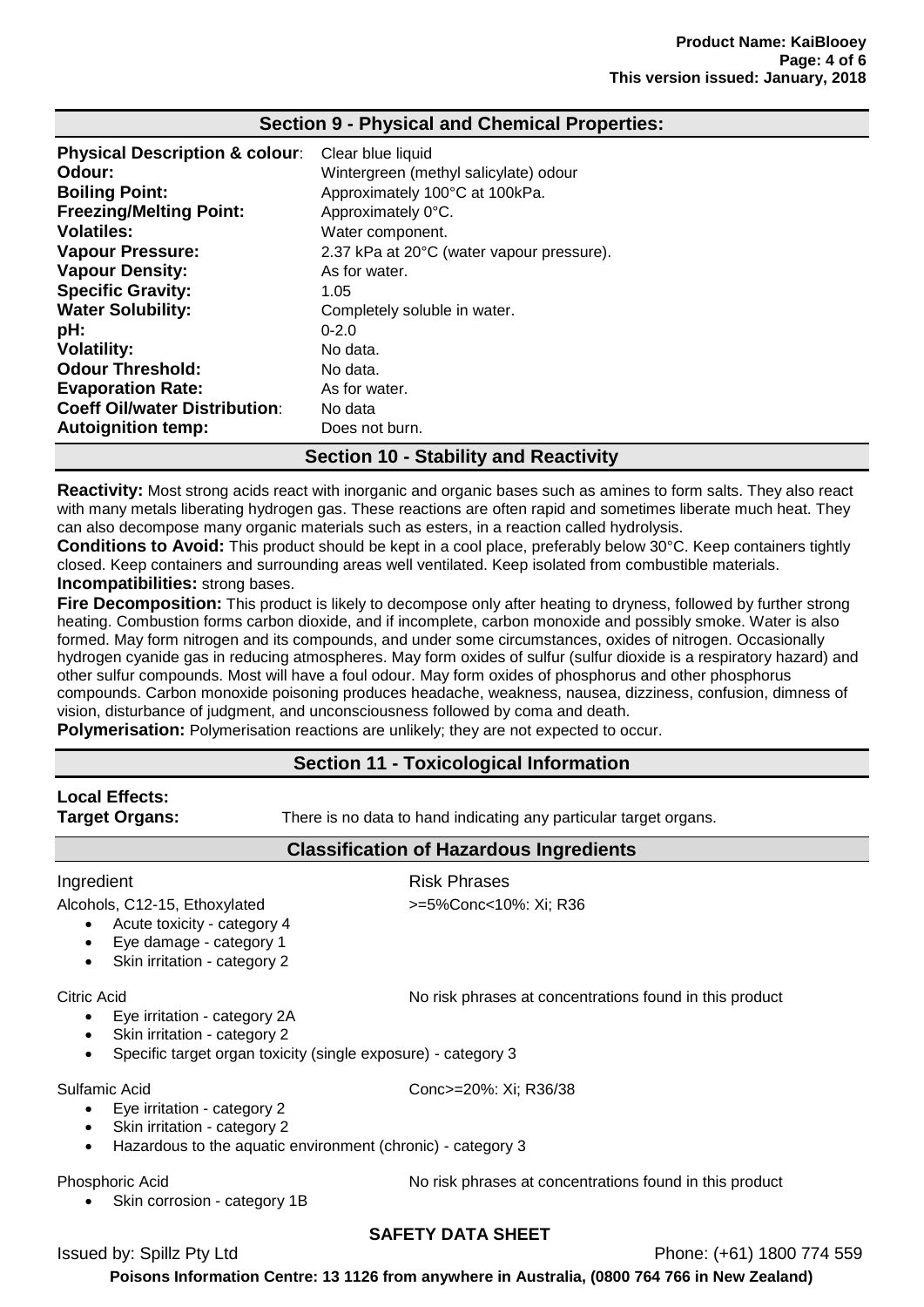# **Potential Health Effects**

### **Inhalation:**

**Short Term Exposure:** Available data indicates that this product is not harmful. However product may be mildly irritating, although unlikely to cause anything more than mild transient discomfort. If liquid enters nasal passages, it will cause pain and burn nasal membranes. Patients with inhalation burns may develop acute pulmonary oedema. **Long Term Exposure:** No data for health effects associated with long term inhalation.

# **Skin Contact:**

**Short Term Exposure:** This product is corrosive to the skin. Capable of causing moderate to severe burns with ulceration. Can penetrate to deeper layers of skin, resulting in third degree burns. Corrosion will continue until product is removed or neutralised. Severity depends on concentration and duration of exposure. Burns may not be immediately painful; the onset of pain may be minutes to hours.

**Long Term Exposure:** No data for health effects associated with long term skin exposure.

#### **Eye Contact:**

**Short Term Exposure:** This product is corrosive to eyes. It will cause severe pain, and corrosion of the eye and surrounding facial tissues. Unless exposure is quickly treated, permanent blindness and facial scarring is likely. **Long Term Exposure:** No data for health effects associated with long term eye exposure.

#### **Ingestion:**

**Short Term Exposure:** Significant oral exposure is considered to be unlikely. However, this product is corrosive to the gastrointestinal tract. Capable of causing moderate to severe burns with ulceration. Can penetrate to deeper layers of skin, resulting in third degree burns. Corrosion will continue until product is removed or neutralised. Severity depends on concentration and duration of exposure.

**Long Term Exposure:** No data for health effects associated with long term ingestion.

#### **Carcinogen Status:**

**SWA:** No significant ingredient is classified as carcinogenic by SWA.

**NTP:** No significant ingredient is classified as carcinogenic by NTP.

**IARC:** No significant ingredient is classified as carcinogenic by IARC.

#### **Section 12 - Ecological Information**

Insufficient data to be sure of status. However, until diluted or neutralised it will kill all aquatic organisms it contacts due to extreme pH.

#### **Section 13 - Disposal Considerations**

**Disposal:** This product may be recycled if unused, or if it has not been contaminated so as to make it unsuitable for its intended use. If it has been contaminated, it may be possible to separate the contamination in some way. Only if neither of these options is suitable, we suggest that you contact a specialist disposal company to arrange disposal. Disposal by untrained personnel may cause a dangerous incident.

#### **Section 14 - Transport Information**

**Dangerous according to Australian Dangerous Goods (ADG) Code, IATA and IMDG/IMSBC criteria.** 

**UN Number:** 3264, CORROSIVE LIQUID, ACIDIC, INORGANIC, N.O.S.

**Hazchem Code:** 2X

**Special Provisions:** 223, 274

**Limited quantities:** ADG 7 specifies a Limited Quantity value of 5 L for this class of product.

**Dangerous Goods Class:** Class 8: Corrosive Substances.

**Packing Group:** III

**Packing Instruction:** P001, IBC03, LP01

Class 8 Corrosive Substances shall not be loaded in the same vehicle or packed in the same freight container with Classes 1 (Explosives), 4.3 (Dangerous When Wet Substances), 5.1 (Oxidising Agents), 5.2 (Organic Peroxides), 6 (Toxic Substances where the Toxic Substances are cyanides and the Corrosives are acids), 7 (Radioactive Substances), Foodstuffs and foodstuff empties. They may however be loaded in the same vehicle or packed in the same freight container with Classes 2.1 (Flammable Gases), 2.2 (Non-Flammable, Non-Toxic Gases), 2.3 (Poisonous Gases), 3 (Flammable liquids), 4.1 (Flammable Solids), 4.2 (Spontaneously Combustible Substances), 6 (Toxic Substances except where the Toxic Substances are cyanides and the Corrosives are acids) and 9 (Miscellaneous Dangerous Goods).

# **SAFETY DATA SHEET**

Issued by: Spillz Pty Ltd Phone: (+61) 1800 774 559 **Poisons Information Centre: 13 1126 from anywhere in Australia, (0800 764 766 in New Zealand)**